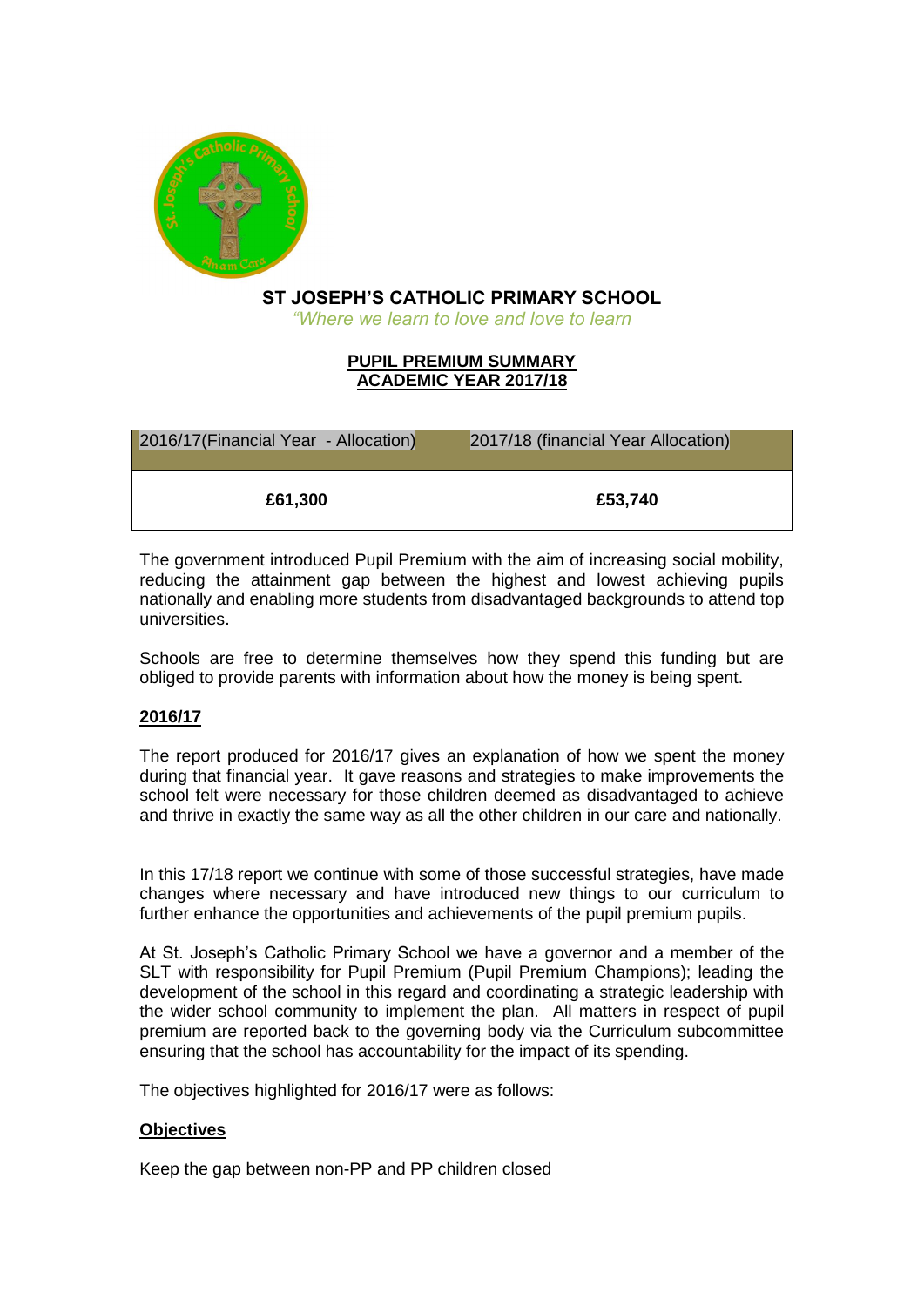To ensure that **ALL** PP children achieve in line or above the new national expectation

School attendance overall reaches the target of 97%

Provide extra-curricular activities that may not be accessible to these children – free of charge

Identifying inequalities and raising attainment of those students in low income families.

Provide challenge for more able pupils

### **2017/18**

In 2017/18 we have set a whole school target for attendance at 97%.

### **Background**

In order to achieve the goals set out in this report – this is what we did:-

- Provided more lunchtime and after school clubs free of charge such as Recorder, Art, Story, Writing, Sports and dancing
- Improved the outside environment by resurfacing the playground, buying toys and games for outside activity, employing a gardener to plant and maintain the outside area.
- Provided more lunch time staff
- One to one tutoring after school for targeted children
- Enhanced the music tuition to benefit more children and their peers
- Provide more and better rewards for those children who maintain excellent punctuality and attendance
- Further enhance reading materials
- **Staff Training**
- Greater experiences and opportunities through travel and visits
- Further TA support in classrooms for vulnerable children
- Whole school Mission give children and families the opportunity to work together as a team and get to know the wider community
- Coffee afternoons for parents and families

These were the results at the end of above academic year

July 2018 the results were as follows

# **EYFS**

63% of pupils achieved a good level of development in the 12 areas of learning (emerging national is 72% and the local authority figure is 70%.) The cohort had 21% of children were disadvantaged (PP) compared to 11% from the local authority. 60% of the five children who were "disadvantaged" achieved a good level of development. Of those children who were not "disadvantaged" 61% achieved a good level of development. This proves that there is no gap between those pupils who are and who are not considered disadvantaged. This is how we managed to achieve equilibrium

• Improved the outside are to develop moving and handling skills which is we identified a need for improvement.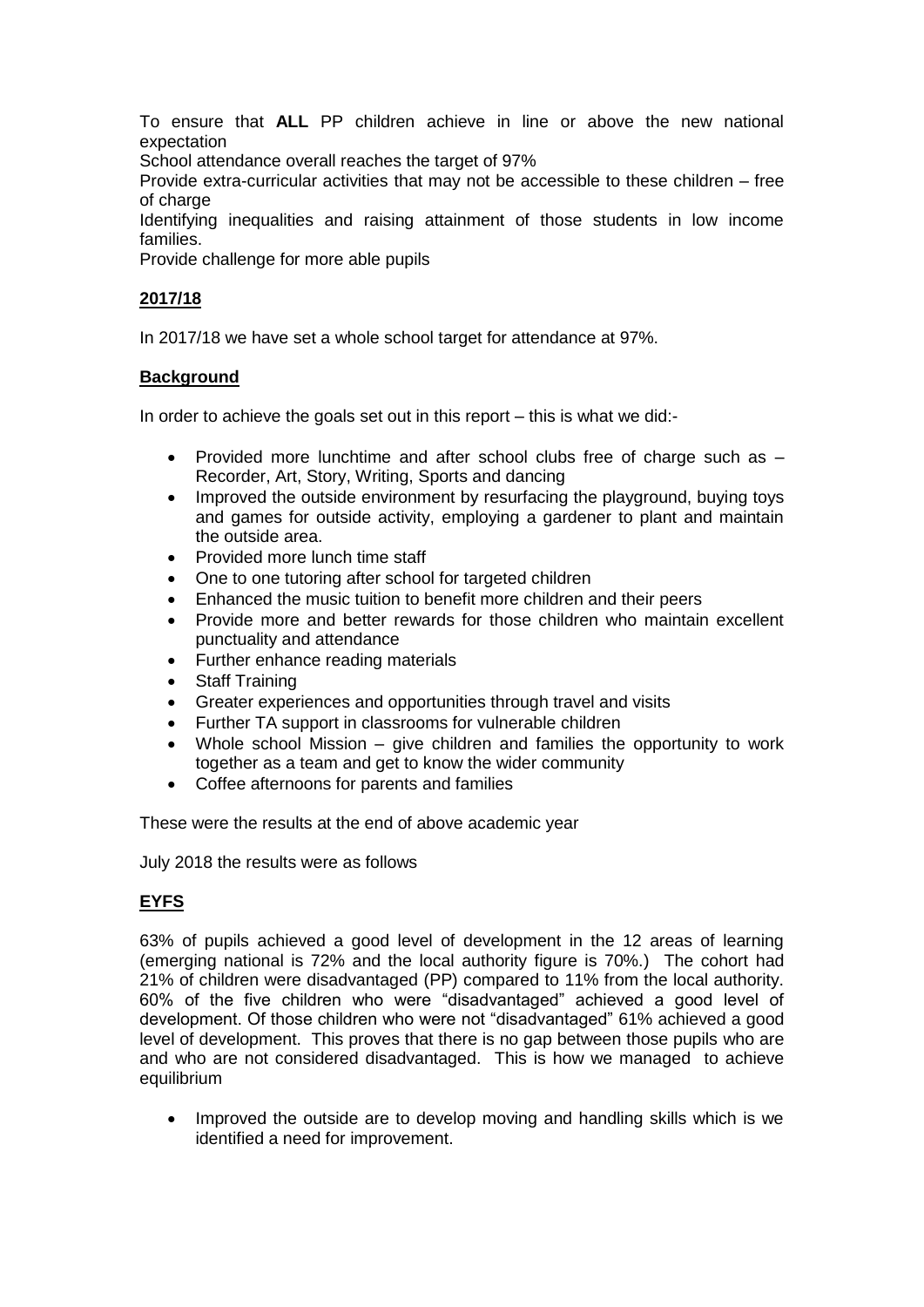- Provided trips and opportunities such a Science Day, Art and Design day, Zoolab, Staircase House, new resources, TA intervention and one to one tutoring.
- Provided rewards for excellent attendance and punctuality
- Open days for parents
- More literature for parents
- Improving the website
- Building links with local nurseries and early year settings
- Building links with other primary schools

### **PHONICS**

2018 Cohort had 22% Pupil Premium children 5 children – of those 5 children 80% passed (4 children) and 1 child was unsuccessful and will re-sit the test in Year 2. The national average of pupil premium children who passed was 71%.

18 children were not pupil premium – 16 achieved and 2 were unsuccessful this equated to 78% of non-pupil premium children achieving. Both results are higher than national average but are comparable favourable to each other.

## **KEY STAGE 1**

2018 Cohort out of 27 children 5 were deemed disadvantaged (PP). Of those 5 children 3 achieved (60%) emerging in Reading, Writing and Mathematics compared to national figures of Reading 61%, Writing 54% and Mathematics 62%. Non pupil premium children achieved as follows – Reading – 78%, Writing 67% and Mathematics 67%.

### **KEY STAGE 2**

2018 Cohort consisted of 22 children – 7 children (including a child who was working below the standard of the tests and therefore was not entered from the tests) were pupil premium. Of those 7 children (5 children) 71% were emerging in reading compared to a national average of 63%, 72% in Writing compared to a national average of 67% and 57% in Mathematics compared to a national average of 63%

### **ATTENDANCE**

### **ATTEND - ASPIRE - ACHIEVE!!**

It is obvious that if children are not in school they cannot learn. National government research has shown that children from "deprived" backgrounds achieve less than their peers. At St. Joseph's Catholic Primary School we constantly monitor the attendance so that we can highlight any concerns very early and take action to correct it.

At St. Joseph's Catholic Primary we always set very high targets and have very ambitious aspirations for our children. This year the overall target was set at 97%.

We achieved as follows:

School overall – 96% compared to a national average of 95.7% Pupil premium children – 94% compared to a national average of 94%